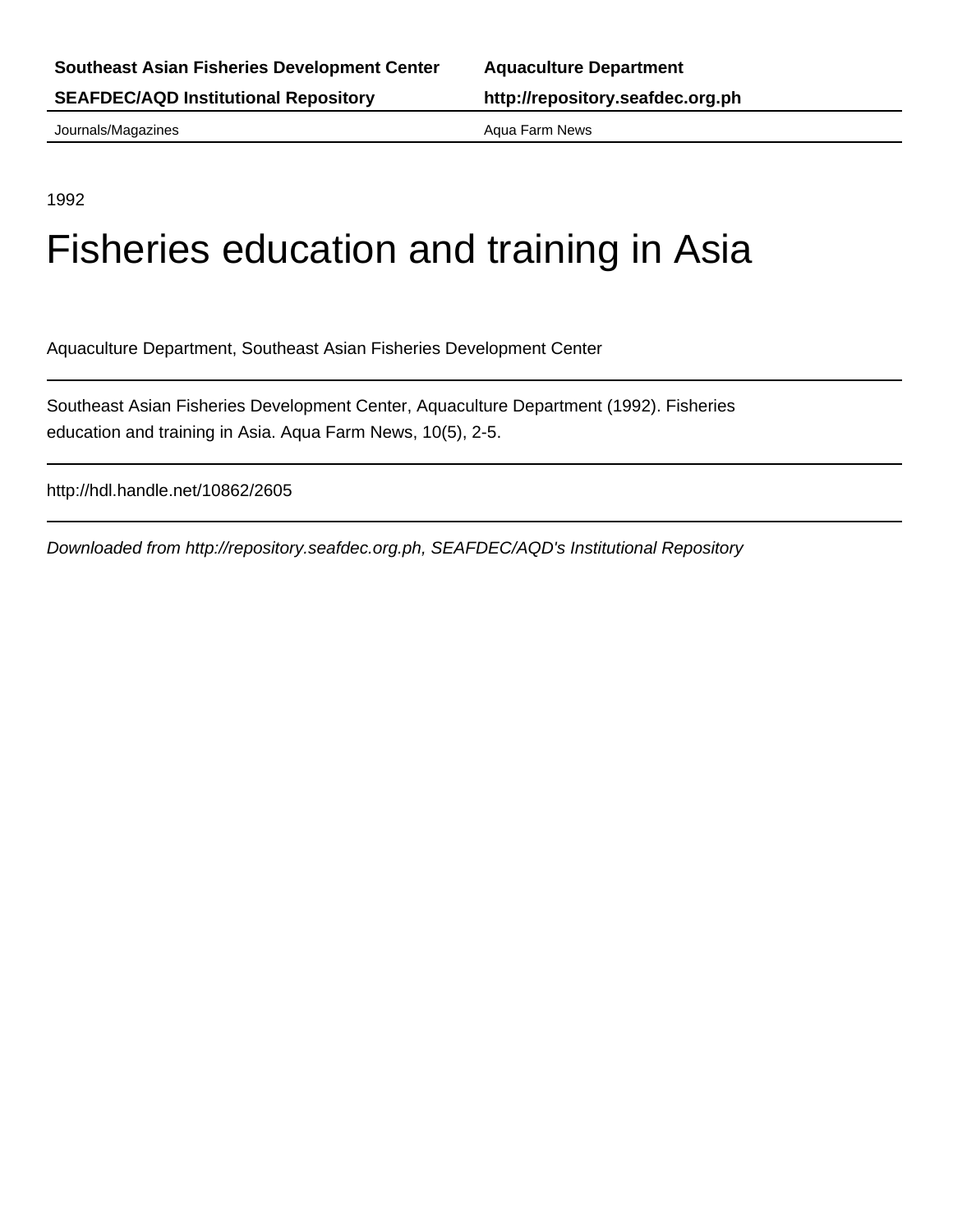# *Fisheries education and training in Asia*



**H istorical development**. If one word were to embrace the education and training systems in Asia, it would be diversity.

#### **Countries**

like Australia, India, Malaysia, Singapore, and Sri Lanka followed British educational traditions in view of their previous colonial ties. Malaysia recently changed the language of undergraduate education from English to Bahasa Malaysia while India went on to follow the American Land Grant Universities system. Indonesia did not adopt a Dutch system, using instead an American group of advisors, while the Philippines closely followed American university programs. Thailand had an American group reformulate the education programs in *(inter alia)* fisheries at Kasetsart University.

China began modest fisheries schools for two private companies in 1904 and 1906, and the first public fisheries schools after the 1911 revolution. Other countries developed their fisheries education after World War II. In Australia, it was in the form of courses for returned soldiers, but a fisheries degree was not offered until 1980. In India, two fisheries training courses began in 1945, but not until 1961 were national institutes established; university-level courses started in 1969. Before World War II, only extension courses were available in Indonesia. A "study program" of the Department of Agriculture in Indonesia started shortly after the country's independence in 1945. The University of Indonesia began two Departments of Fisheries (marine and inland) during 1960-62, which became the Faculty of Fisheries of Bogor Agricultural University in 1963. Now 16 universities in Indonesia offer fisheries degrees. In the Philippines, a postsecondary school of fisheries began in 1946. The Philippine Institute of Fisheries Technology under the Bureau of Fisheries was elevated to a college under the University of the Philippines in 1958, and began awarding the B.S. degree. Since then, there was an explosion of Philippine institutions offering fisheries courses at various levels - 66 in 1986.

Other countries have even more recent histories of fisheries education. In Singapore, formal fisheries teaching began in 1962 with establishment of the Fisheries Biology Unit (FBU) which provided diploma/certificate courses until 1973. The Southeast Asian Fisheries Development Center (SEAFDEC) began training courses in 1970 and the Zoology Department - (now) National University of Singapore - offered fisheries subjects but not fisheries degrees. In Malaysia, fisheries training did not begin until 1959, in the form of short courses for fisheries officers; fisheries schools for fishermen began the next year. By 1974, diploma-level courses were available and by 1979, B.S. courses. Sri Lanka is the most recent addition: a department of fisheries biology began in 1987, but fisheries degrees are not offered.

**Courses.** At present, Ph.D. degrees in fisheries are offered in China (1 institution), India (10), Indonesia (1), Japan (9), Malaysia (1), and Taiwan (2). Other countries have institutions with M.S. level degrees: 14 in Japan, and 2 each in the Philippines and Thailand. Institutions in other countries offering B.S. as their highest level include 3 in India, 15 in Indonesia, 7 in Thailand, and 32 in the Philippines. Australia offers only diploma and bachelor's programs. Many diploma/certificate courses are available in India and the Philippines; 1 in Australia; several in Indonesia; and 8 in Malaysia. Courses for extension workers are available at six training centers in Malaysia, one in India, and one in Taiwan. The Philippines offers extension courses at government centers but these seem to be for farmers rather than extension workers themselves. In-service training is widespread in nearly all countries. The institutions offering these courses range from universities to vocational high schools.

**Facilities**. One indication of the state of commitment by a country to fisheries education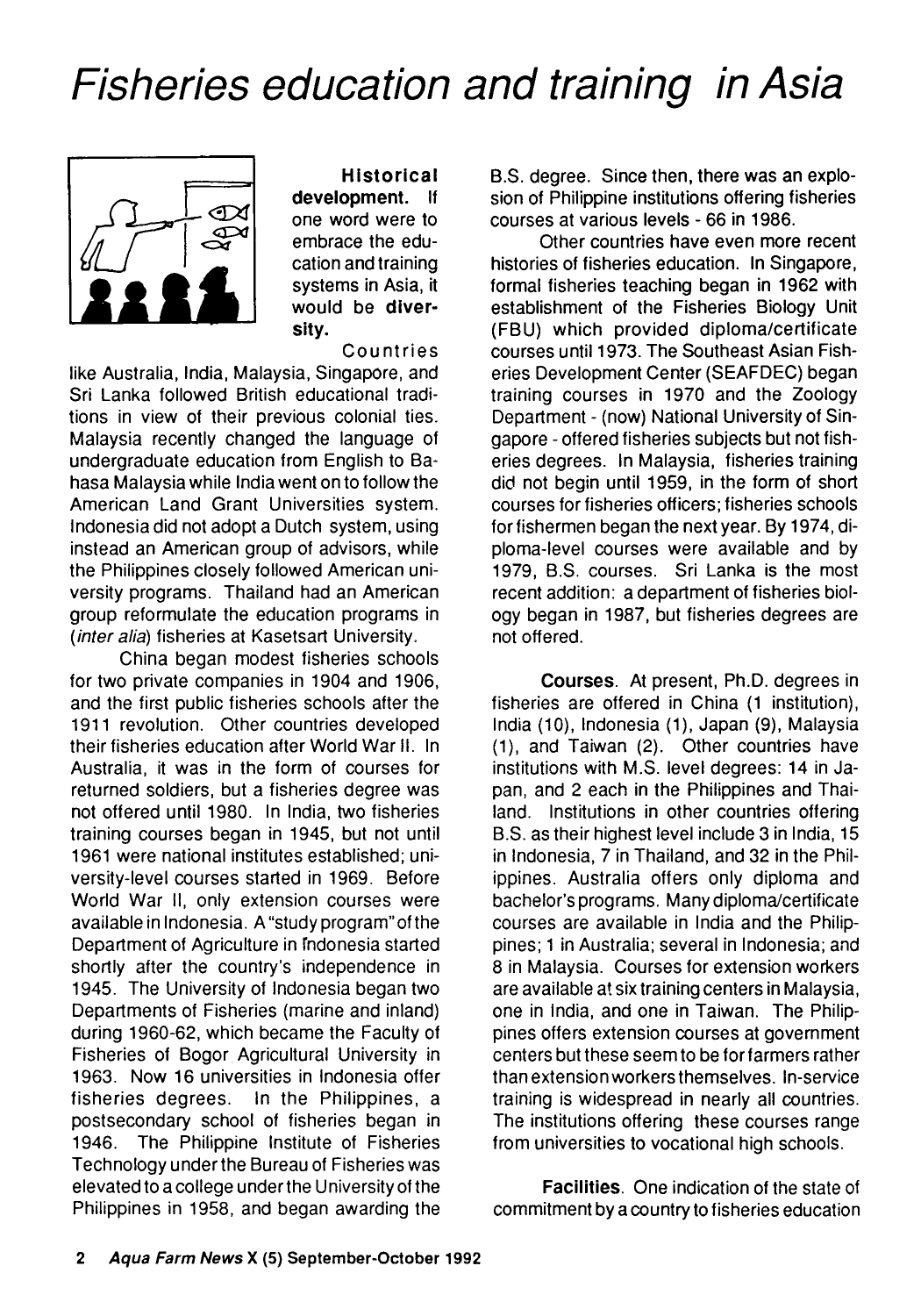## **B.S. Fisheries**

*Minimum requirements for a 4-yr program in the Philippines*

**I. General Education:** Botany and Zoology (6 units), Mathematics (9), Statistics (3), Physics (6), Chem istry (10), Pilipino (6), English and Speech (12), Spanish (12), Humanities/Philippine Institution (6), and Social Science (6).

#### **II. Major:**

A. Inland Fisheries. Freshwater Aquaculture (5), Brackishwater Aquaculture (5), Fishpond Construction (5), Fish Diseases (5), Fish Feeds and Feeding (5), Pond Management and Fertilization (4), Fish Physiology (4), General Fisheries (3), Ecology of Fishes (3), Inland Fisheries Management (3), Ichthyology (5), Aquatic Invertebrates (3), Fisheries Economics (3), Fisheries Extension (3), Fisheries Marketing (3), and Electives (10).

B. Marine Fisheries. Fisheries Gear Design and Construction (5), Biological Oceanography (3), Fisheries Economics (3), Marine Ecology (3), Navigation and Seamanship (10), Marine Fisheries Management (3), Marine Machineries (3), Offshore and Coastal Fisheries (5), Fishing Boat Management (5), Marine Instrumentation (5), Fisheries Extension (3), Fishing Boat Construction and Design (4), Electives (10).

C. Fish Processing. Fish Processing (10), Fish Handling and Refrigeration (5), Fish Microbiology (5), Fish Chemistry (5), Fisheries Economics (3), Food Processing Plant Management (5), Fisheries Extension (3), Fisheries Marketing (3), Quality Control (5), Fish Processing Machinery and Appliances (5), Electives (10).

**III. Practicum: 120 hours.** 

**'***Tis education forms the common mind, fust as the twig is bent, the tree's inclined. - Alexander Pope*

is the number of training vessels, since these are major capital items to acquire and maintain. Australia and the Philippines each have one, Indonesia has three, Malaysia 10, and Japan 12, while India has 20. Thailand educational institutions support one and also use space on naval and SEAFDEC vessels.

In general, the state of the various training facilities is said to be adequate in Australia, Malaysia, and Thailand; good in India (except for the lack of field equipment in "traditional" universities) and in Japan; and poor in Indonesia (literature rather than practical degrees), the Philippines (including insufficient faculty and poor laboratory and fisheries equipment), and Taiwan.

**Manpower**. There is little information at the national level on the number of teachers or

faculty. The annual numbers of fisheries students range from 30 in Sri Lanka to 5,000 in China. Indonesia has some 4,000 students and 340 teachers in the 11 public universities. In Malaysia, 64 faculty members are involved in teaching fisheries-related subjects at three universities. Only one university offers fisheries degrees, with some 68 diploma and B.S. graduates and one or two M.S. and Ph.D. awardees each year. Staff-student ratios appear good in Indonesia (1 in 12) and Malaysia (1 in 6).

India provided figures from an extensive manpower requirements study, which showed that some 180,000 persons would be required for the sector as a whole over the next ten years.

Indonesia needs some 9,600 fisheries technicians and 10,750 extension workers.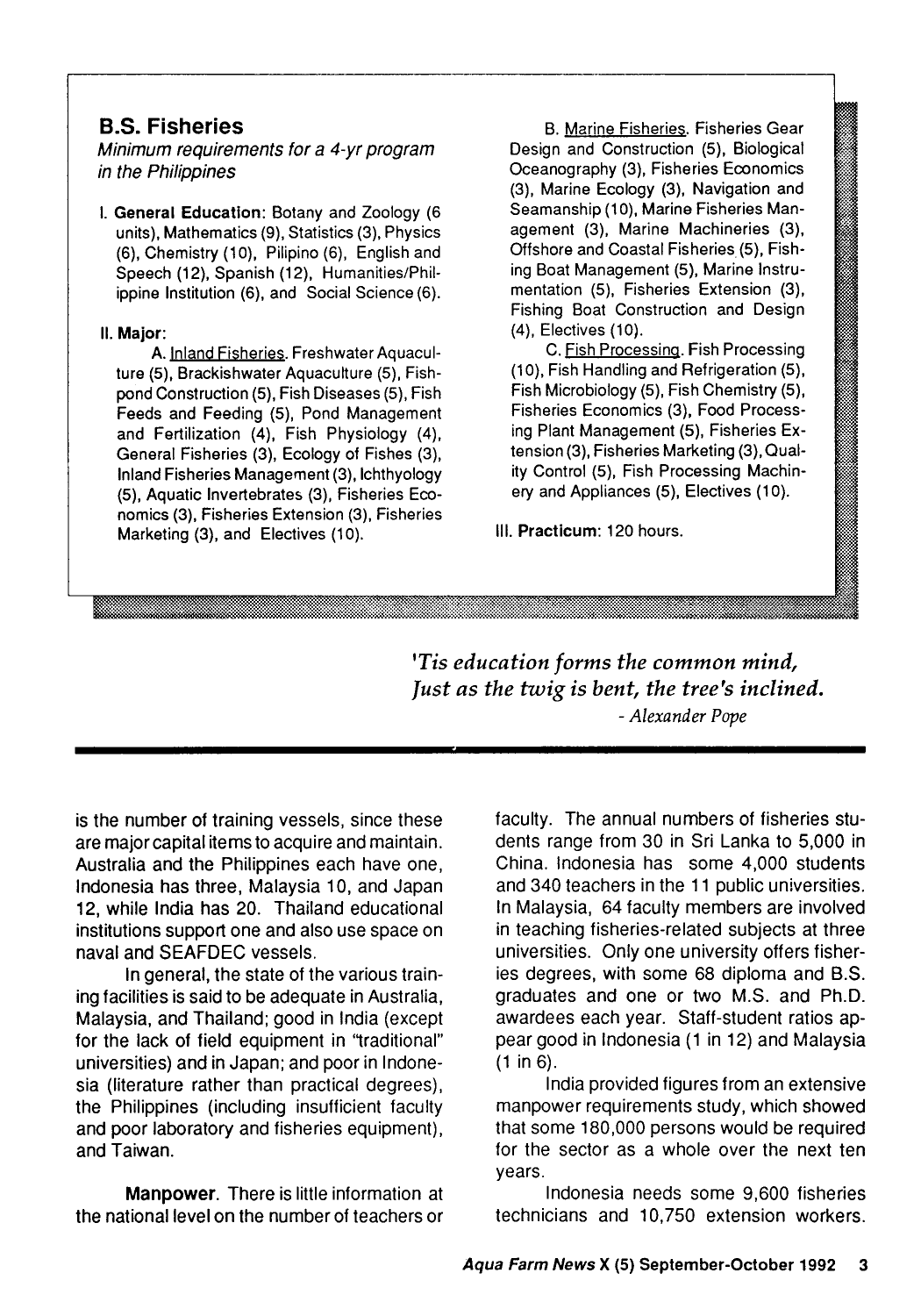Graduates from the universities can probably be absorbed as technicians, but there is no indication of where all the extension workers will come from.

**Employment**. The rate of subsequent employment is a good guide to the usefulness of a course. Few data on this subject are available. In Thailand, the information on university graduates is interesting: about 50% of aquaculture graduates find employment, 20% of fisheries technologists, and 8% of fisheries biologists. Some 110 (22/year) fisheries graduates are needed in Malaysia between 1986 and 1990, suggesting that there is an oversupply (68/year) at present. If Kitasato University is a good guide to the Japanese situation, university graduates are highly employable in a wide variety of industries.

**Weaknesses**. The state of education in Australia seems to be adequate while in India it is said to be quite satisfactory, apart from some lack of management skills of graduates and a declining quality of students. Indonesian universities all suffer from lack of practical training. The main problems in Malaysia are the lack of tertiary specialization into fisheries or aquaculture or management, the poor quality of students, and lack of subprofessional training for, e.g., fish farmworkers. In the Philippines, there are too many substandard schools, with poor student quality in secondary and postsecondary schools; there are also poor curricula and text books, as well as a lack of practical training in aquaculture. Taiwan colleges suffer from too many narrow courses and insufficiently trained teaching staff. Fisheries students in Thailand need more practical knowledge; lack of access to international literature is also a problem.

It should be mentioned that the available literature on fisheries education is also very poor. Few studies of relevance have been made. UNESCO is the major producer in the field but most of its efforts are directed towards marine science rather than fisheries *per se.*

Neither is there evidence of any ongoing commitment by any agency to improve fisheries education in the region, although interest in the broad subject area may be increasing.

**The Future**. Lack of demand inhibits further development of fisheries education in Australia, Malaysia, and Singapore. In India, the basic need is for modernization and diversification to keep up with modern technology. Malaysia needs a manpower requirements survey, textbooks in Bahasa Malaysia, screening of students, and a review of tertiary programs. The Philippines has already made a plan to streamline the whole fisheries education sector, pruning the number of institutions and revising curricula. Taiwan sees the need to provide more practical training and to improve both curricula and textbooks; another laudable goal is to encourage professional pride! Malaysia echoes the sentiment. In Thailand, there may be a need for more vocational training as well as providing more access to the international fisheries "scene" through visiting scientists, overseas travel and international literature.

Those countries not presently following the American system will probably all move towards that system at the postgraduate level, requiring students to undertake specific courses in addition to the research component which is the only requirement, e.g., the British system for the doctorate degree. The American system also allows much more flexibility in career path.

In India, manpower needs will depend on whether a fisheries degree is made mandatory for various posts in government positions. This could also be the situation in future in other countries. Upgrading the necessary qualifications for key positions would stabilize the demand for graduates.

Sources: (1) Maclean, J.L. 1988. An overview o f fisheries education and training in Asia, p. 12-16; and (2) Juliano, R.O. and E.E.C. Flores. 1988. *Fisheries education and training in the Philippines,* p. 86-113. *In* Fisheries Education and Training in Asia: Workshop Proceedings. Asian Fish. Soc. Spec. Publ. 2, 162 p. Asian Fisheries Society, Manila, Philippines.